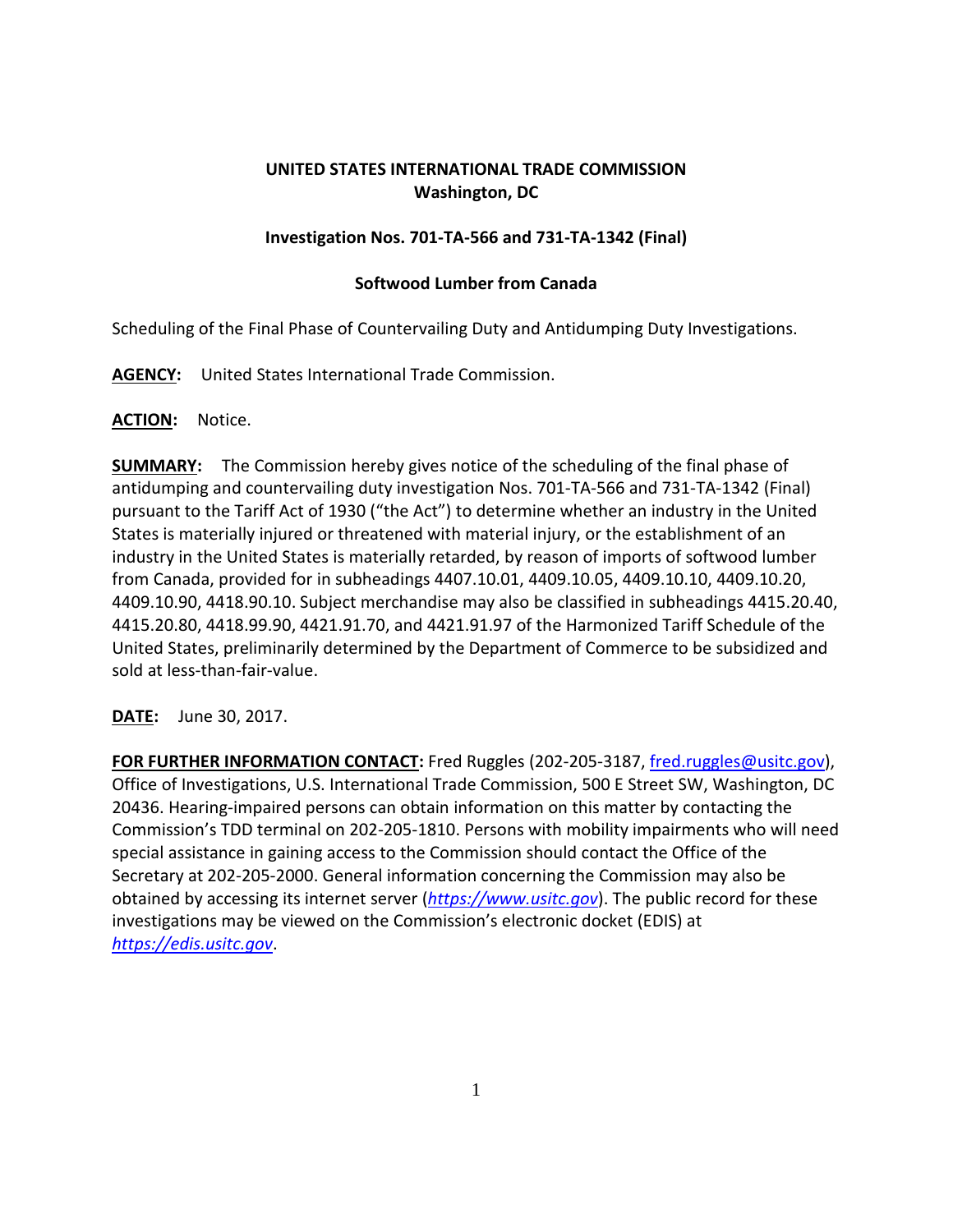#### **SUPPLEMENTARY INFORMATION:**

 $\overline{a}$ 

**Scope.**-- For purposes of these investigations, the Department of Commerce has defined the subject merchandise as softwood lumber, siding, flooring and certain other coniferous wood (softwood lumber products). $1$  The scope includes:

> Coniferous wood, sawn, or chipped lengthwise, sliced or peeled, whether or not planed, whether or not sanded, or whether or not finger-jointed, of an actual thickness exceeding six millimeters.

Coniferous wood siding, flooring, and other coniferous wood (other than moldings and dowel rods), including strips and friezes for parquet flooring, that is continuously shaped (including, but not limited to, tongued, grooved, rebated, chamfered, V- jointed, beaded, molded, rounded) along any of its edges, ends, or faces, whether or not planed, whether or not sanded, or whether or not end-jointed.

Coniferous drilled and notched lumber and angle cut lumber.

Coniferous lumber stacked on edge and fastened together with nails, whether or not with plywood sheathing.

Components or parts of semi-finished or unassembled finished products made from subject merchandise that would otherwise meet the definition of the scope above.

Softwood lumber product imports are generally entered under Chapter 44 of the Harmonized Tariff Schedule of the United States (HTSUS). This chapter of the HTSUS covers ''Wood and articles of wood.'' Softwood lumber products that are subject to this investigation are currently classifiable under the following ten-digit HTSUS subheadings in Chapter 44: 4407.10.01.01; 4407.10.01.02; 4407.10.01.15; 4407.10.01.16; 4407.10.01.17; 4407.10.01.18; 4407.10.01.19; 4407.10.01.20; 4407.10.01.42; 4407.10.01.43; 4407.10.01.44; 4407.10.01.45; 4407.10.01.46; 4407.10.01.47; 4407.10.01.48; 4407.10.01.49; 4407.10.01.52; 4407.10.01.53; 4407.10.01.54; 4407.10.01.55; 4407.10.01.56; 4407.10.01.57; 4407.10.01.58; 4407.10.01.59; 4407.10.01.64; 4407.10.01.65; 4407.10.01.66; 4407.10.01.67; 4407.10.01.68; 4407.10.01.69; 4407.10.01.74; 4407.10.01.75; 4407.10.01.76; 4407.10.01.77; 4407.10.01.82; 4407.10.01.83; 4407.10.01.92; 4407.10.01.93; 4409.10.05.00; 4409.10.10.20; 4409.10.10.40; 4409.10.10.60; 4409.10.10.80; 4409.10.20.00; 4409.10.90.20; 4409.10.90.40; and 4418.99.10.00.

<span id="page-1-0"></span><sup>1</sup> *Certain Softwood Lumber Products From Canada: Preliminary Affirmative Determination of Sales at Less Than Fair Value,* 82 FR 29833, June 30, 2017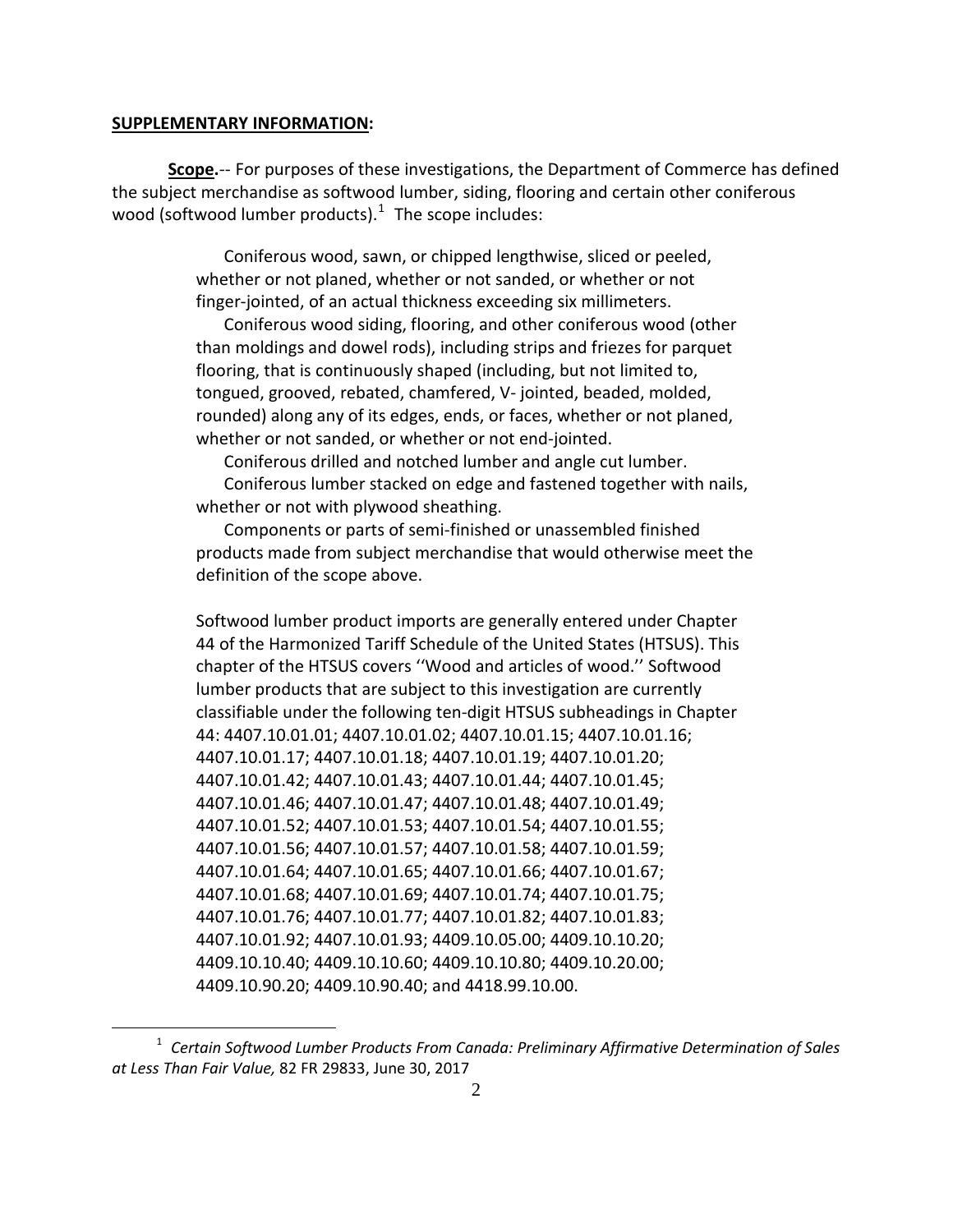Subject merchandise as described above might be identified on entry documentation as stringers, square cut box-spring-frame components, fence pickets, truss components, pallet components, flooring, and door and window frame parts. Items so identified might be entered under the following ten-digit HTSUS subheadings in Chapter 44: 4415.20.40.00; 4415.20.80.00; 4418.99.90.05; 4418.99.90.20; 4418.99.90.40; 4418.99.90.95; 4421.91.70.40; and 4421.91.97.80.

Although these HTSUS subheadings are provided for convenience and customs purposes, the written description of the scope of these investigations is dispositive.

> The scope of the order excludes the following items: U.S.-origin lumber shipped to Canada for processing and imported into the United States is excluded from the scope of the investigations if the processing occurring in Canada is limited to one or more of the following: (1) Kiln drying; (2) planing to create smooth-to-size board; or (3) sanding. Box-spring frame kits are excluded if they contain the following wooden pieces—two side rails, two end (or top) rails and varying numbers of slats. The side rails and the end rails must be radius-cut at both ends. The kits must be individually packaged and must contain the exact number of wooden components needed to make a particular box spring frame, with no further processing required. None of the components exceeds 1″ in actual thickness or 83″ in length. Radius-cut box-spring-frame components, not exceeding 1″ in actual thickness or 83″ in length, ready for assembly without further processing are excluded. The radius cuts must be present on both ends of the boards and must be substantially cut so as to completely round one corner.

**Background.**--The final phase of these investigations is being scheduled pursuant to sections 705(b) and 731(b) of the Tariff Act of 1930 (19 U.S.C. 1671d(b) and 1673d(b)), as a result of affirmative preliminary determinations by the Department of Commerce that certain benefits which constitute subsidies within the meaning of section 703 of the Act (19 U.S.C. 1671b) are being provided to manufacturers, producers, or exporters in Canada of softwood lumber, and that such products are being sold in the United States at less than fair value within the meaning of section 733 of the Act (19 U.S.C. 1673b). The investigations were requested in petitions filed on November 25, 2016, by the Committee Overseeing Action for Lumber International Trade Investigations or Negotiations (the "Coalition").<sup>[2](#page-2-0)</sup>

 $\overline{a}$ 

<span id="page-2-0"></span> $2$  The Coalition is an ad hoc association whose members are: U.S. Lumber Coalition, Inc., Collum's Lumber Products, L.L.C., Hankins, Inc., Potlach Corp., Rex Lumber Company, Seneca Sawmill Company, Sierra Pacific Industries, Stimson Lumber Company, Swanson Group, Weyerhaeuser Company, Carpenters Industrial Council, Giustina Land and Timber Company, Sullivan Forestry Consultants, Inc. The Coalition is "an association, a majority of whose members is composed of interested parties"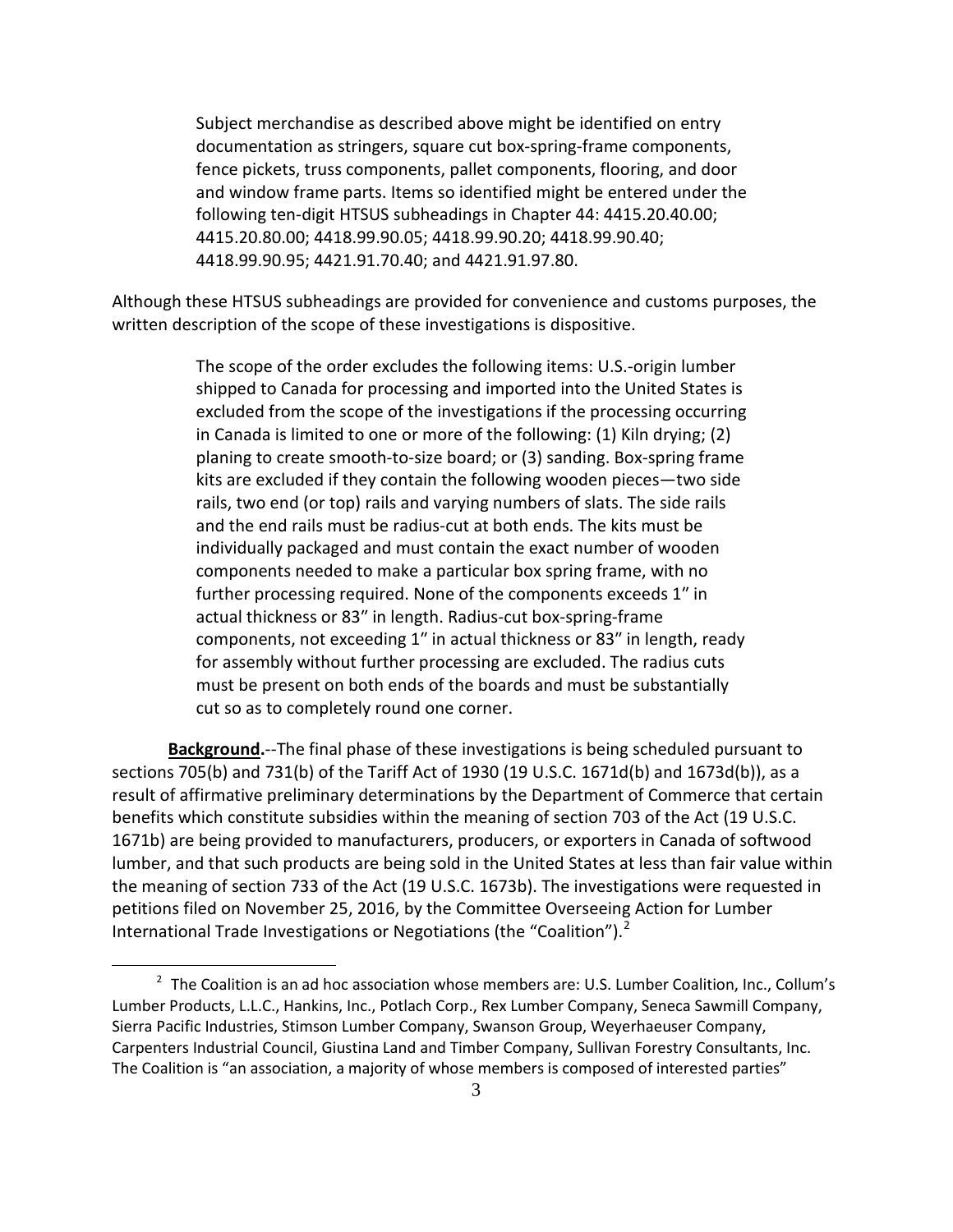For further information concerning the conduct of this phase of the investigations, hearing procedures, and rules of general application, consult the Commission's Rules of Practice and Procedure, part 201, subparts A and B (19 CFR part 201), and part 207, subparts A and C (19 CFR part 207).

**Participation in the investigations and public service list.**--Persons, including industrial users of the subject merchandise and, if the merchandise is sold at the retail level, representative consumer organizations, wishing to participate in the final phase of these investigations as parties must file an entry of appearance with the Secretary to the Commission, as provided in section 201.11 of the Commission's rules, no later than 21 days prior to the hearing date specified in this notice. A party that filed a notice of appearance during the preliminary phase of the investigations need not file an additional notice of appearance during this final phase. The Secretary will maintain a public service list containing the names and addresses of all persons, or their representatives, who are parties to the investigations.

**Limited disclosure of business proprietary information (BPI) under an administrative protective order (APO) and BPI service list.**--Pursuant to section 207.7(a) of the Commission's rules, the Secretary will make BPI gathered in the final phase of these investigations available to authorized applicants under the APO issued in the investigations, provided that the application is made no later than 21 days prior to the hearing date specified in this notice. Authorized applicants must represent interested parties, as defined by 19 U.S.C. 1677(9), who are parties to the investigations. A party granted access to BPI in the preliminary phase of the investigations need not reapply for such access. A separate service list will be maintained by the Secretary for those parties authorized to receive BPI under the APO.

**Staff report.**--The prehearing staff report in the final phase of these investigations will be placed in the nonpublic record on August 28, 2017, and a public version will be issued thereafter, pursuant to section 207.22 of the Commission's rules.

**Hearing.**--The Commission will hold a hearing in connection with the final phase of these investigations beginning at 9:30 a.m. on Tuesday, September 12, 2017, at the U.S. International Trade Commission Building. Requests to appear at the hearing should be filed in writing with the Secretary to the Commission on or before September 6, 2017. A nonparty who has testimony that may aid the Commission's deliberations may request permission to present a short statement at the hearing. All parties and nonparties desiring to appear at the hearing and make oral presentations should participate in a prehearing conference to be held on September 8, 2017, at the U.S. International Trade Commission Building, if deemed necessary. Oral testimony and written materials to be submitted at the public hearing are governed by sections 201.6(b)(2), 201.13(f), and 207.24 of the Commission's rules. Parties must submit any request to present a portion of their hearing testimony **in camera** no later than 7 business days prior to the date of the hearing.

described in Section 771(9)(C) of the Act, 19 U.S.C. §§ 1677(9)(C).

 $\overline{a}$